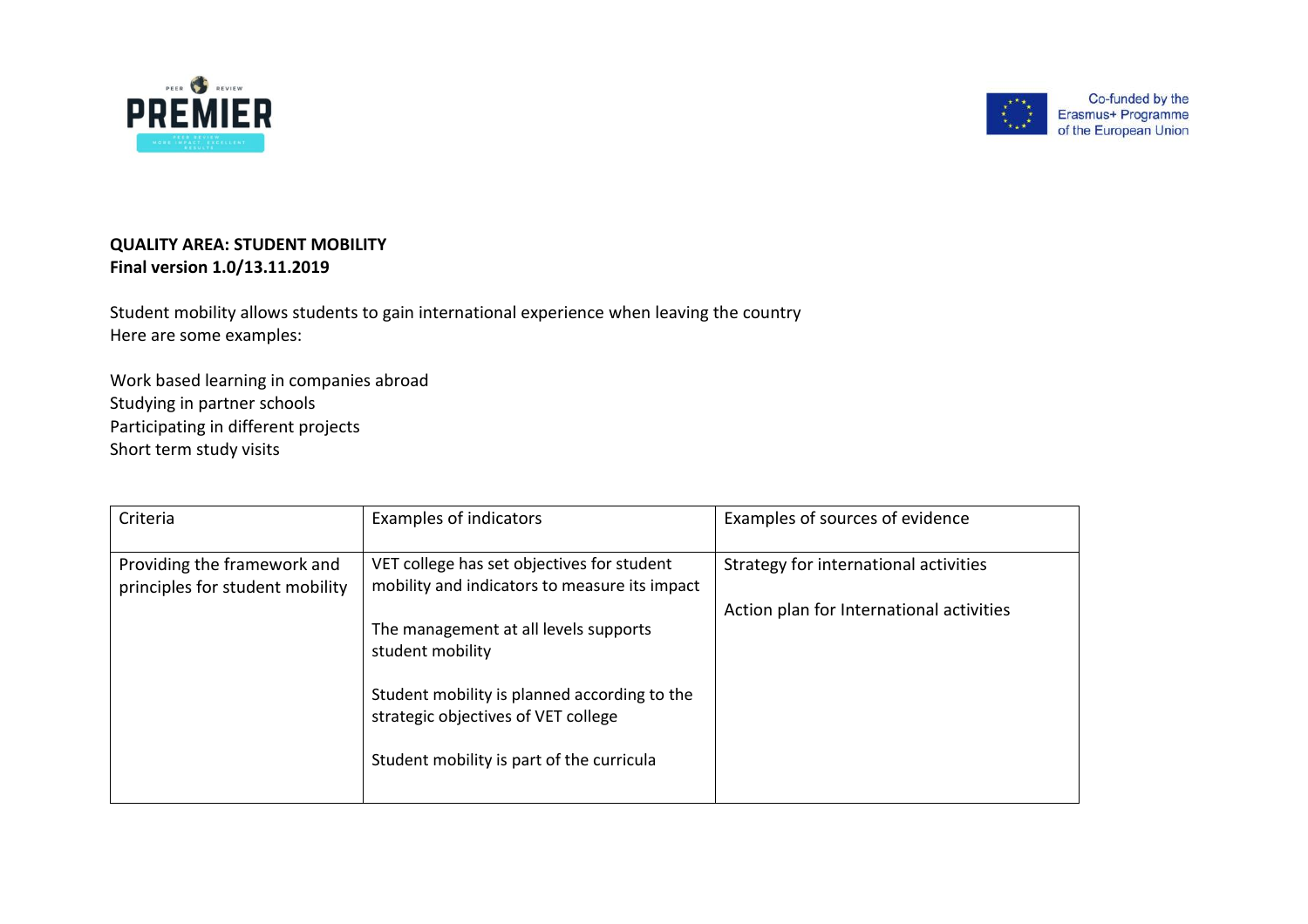



|                                                             | VET college uses both external and internal<br>funding for student mobility<br>Enough resources such as time, financing and<br>staff have been allocated to implementation<br>of student mobility<br>Sustainable development goals are<br>considered in all the phases of student<br>mobility |                            |
|-------------------------------------------------------------|-----------------------------------------------------------------------------------------------------------------------------------------------------------------------------------------------------------------------------------------------------------------------------------------------|----------------------------|
| <b>Building and maintaining</b><br>sustainable partnerships | VET college identifies key partnerships for<br>student mobility in different fields                                                                                                                                                                                                           | Memoranda of Understanding |
|                                                             | VET college selects partners according to<br>internal strategic criteria such as language<br>or country or because of their particular<br>expertise in one or more vocational sector<br>or issue                                                                                              |                            |
|                                                             | Student mobility is based on mutual trust<br>and agreements                                                                                                                                                                                                                                   |                            |
|                                                             | Tasks and responsibilities between partners<br>have been agreed upon                                                                                                                                                                                                                          |                            |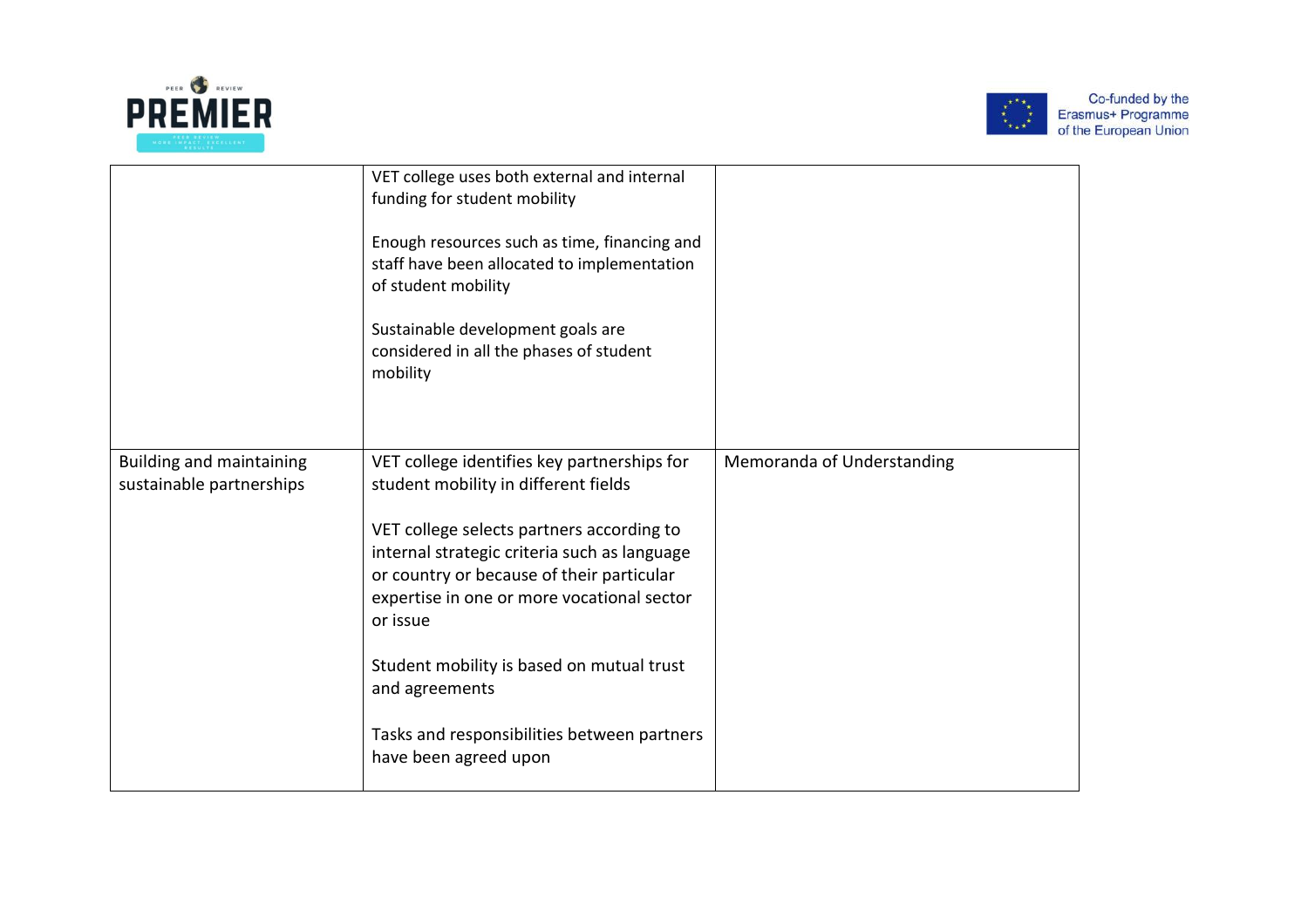



| Involvement of students, staff<br>and other stakeholders in<br>student mobility | Students' needs, readiness and<br>expectations are identified and taken into<br>consideration when planning student<br>mobility<br>Students and teachers are involved in<br>planning the mobility                                                                                                                                                                                                                                                                |                                                                                                    |
|---------------------------------------------------------------------------------|------------------------------------------------------------------------------------------------------------------------------------------------------------------------------------------------------------------------------------------------------------------------------------------------------------------------------------------------------------------------------------------------------------------------------------------------------------------|----------------------------------------------------------------------------------------------------|
| Implementation and<br>development of student<br>mobility                        | VET college has a procedure for student<br>mobility<br>Student mobility is carried out according to<br>VET college's mobility procedure<br>Student mobility procedure is transparent<br>and enables equality among students<br>Student mobility procedure follows ECVET<br>guidelines<br>Student mobility procedure follows the<br>external EU quality guidelines and VET<br>college's guidelines<br>Learning outcomes are assessed, validated<br>and recognized | VET college guidelines for student mobility<br><b>ECVET and Erasmus+ guidelines</b><br>Safety plan |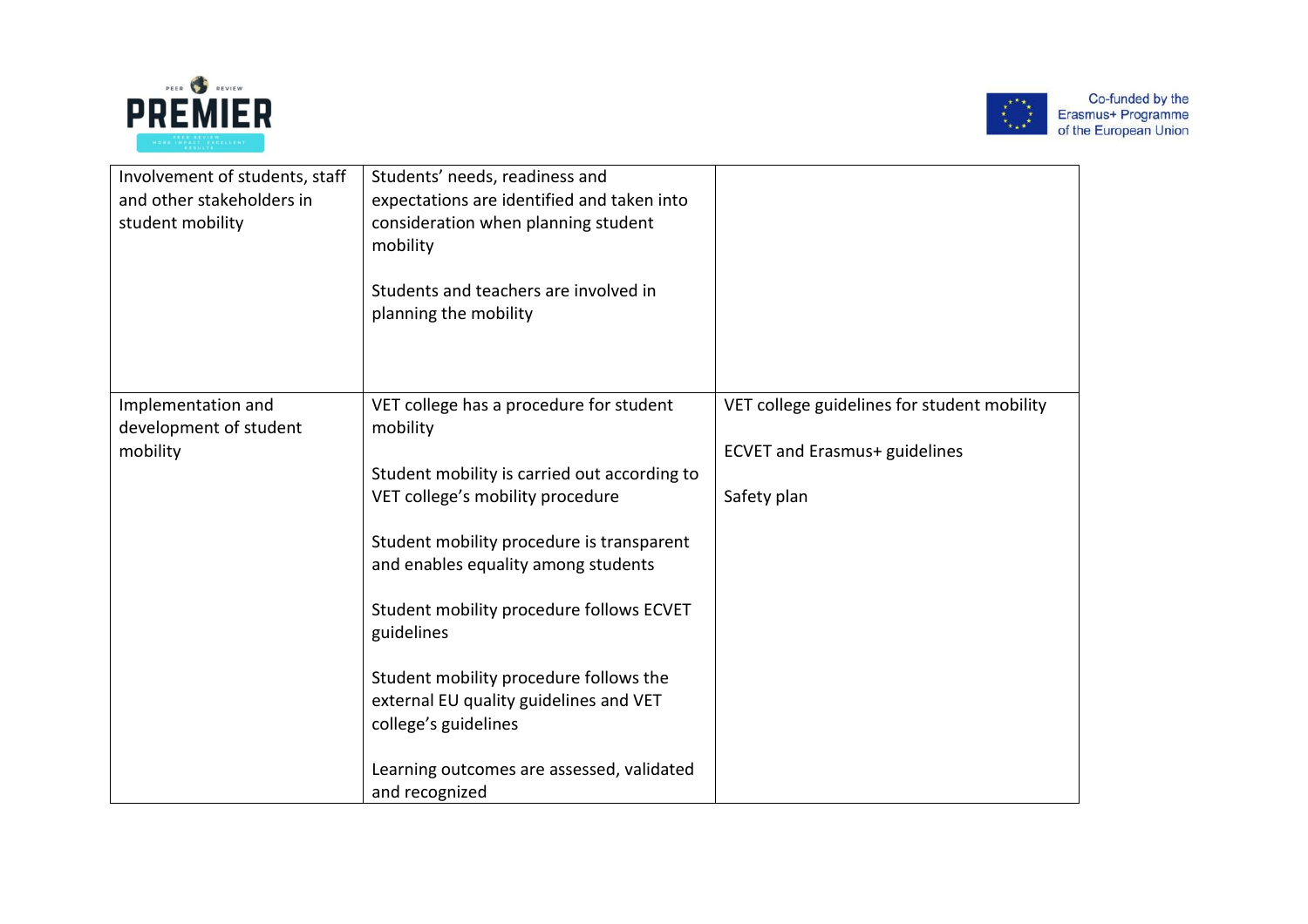



|                                                         | VET college prepares the students and<br>accompanying staff for mobility<br>VET college has an action plan for safety<br>and emergencies and participants are<br>familiar with it<br>Good practices and experiences gained<br>from mobility are disseminated and used in<br>VET college |  |
|---------------------------------------------------------|-----------------------------------------------------------------------------------------------------------------------------------------------------------------------------------------------------------------------------------------------------------------------------------------|--|
| Information and<br>communication on student<br>mobility | Communication between partners has been<br>planned and is fluent<br>VET college has a plan to collect and                                                                                                                                                                               |  |
|                                                         | communicate the experiences of student<br>mobility to students, staff and partners                                                                                                                                                                                                      |  |
|                                                         | Participants report their mobility according<br>to the guidelines of VET college                                                                                                                                                                                                        |  |
|                                                         | The experiences gained from the mobility<br>are documented and processed                                                                                                                                                                                                                |  |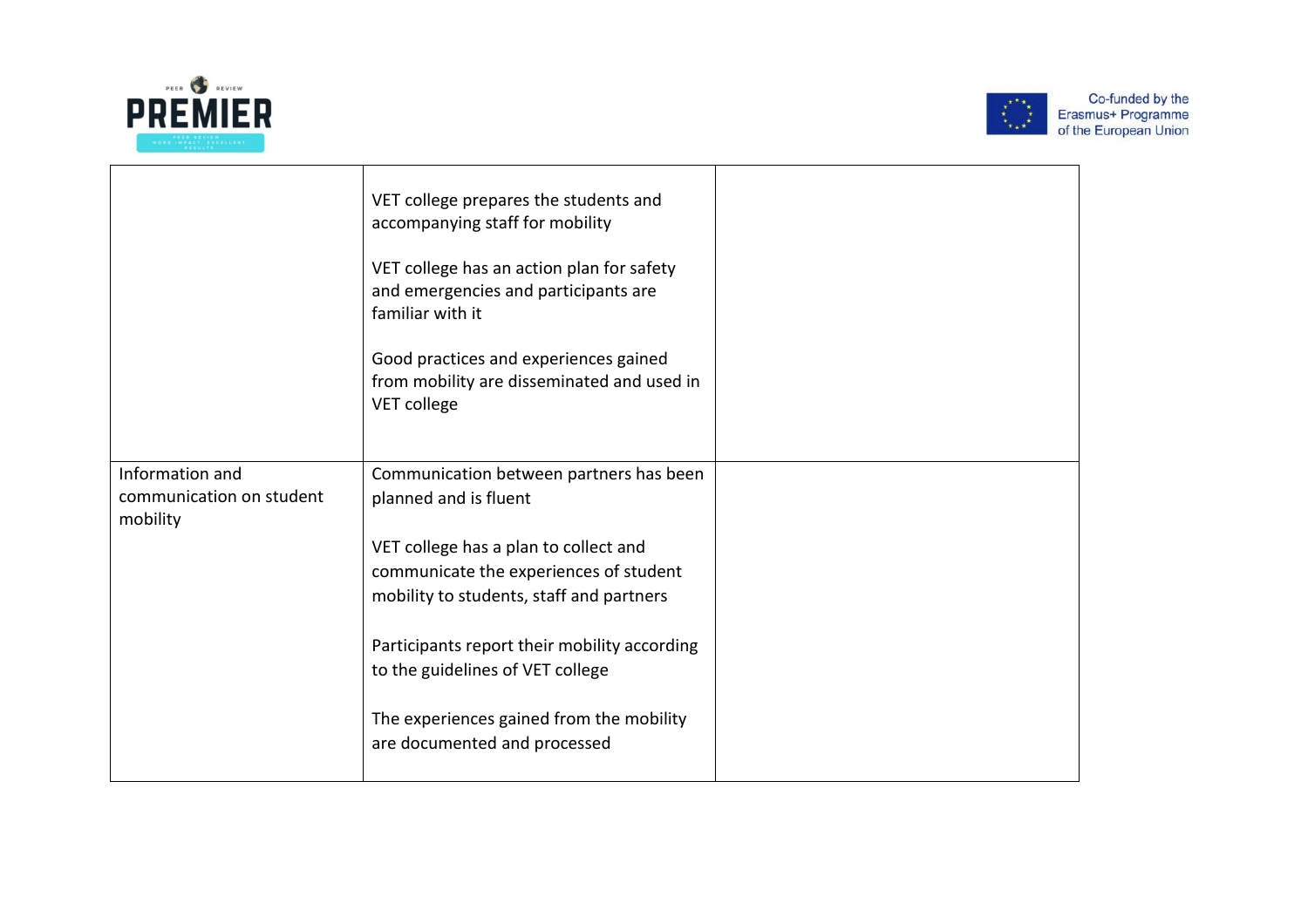



| Evaluation of student mobility                                               | Student mobility process is evaluated in<br>accordance with VET college's strategy and<br>quality management guidelines                       | Evaluation plan |
|------------------------------------------------------------------------------|-----------------------------------------------------------------------------------------------------------------------------------------------|-----------------|
|                                                                              | VET college evaluates its student mobility<br>process on a regular basis                                                                      |                 |
|                                                                              | The evaluation covers student mobility,<br>including the mobility procedure, results<br>and the satisfaction of students and support<br>staff |                 |
|                                                                              | All involved in student mobility activities<br>participate in the evaluation                                                                  |                 |
| Monitoring and improving<br>framework and principles for<br>student mobility | Feedback received from students, receiving<br>organizations and other involved parties is<br>applied to development of student mobility       |                 |
|                                                                              | VET college develops student mobility in<br>cooperation with partners                                                                         |                 |

The European Commission support for the production of this publication does not constitute an endorsement of the contents which reflects the views only of the authors, and the Commission cannot be held responsible for any use which may be made of the information contained therein.